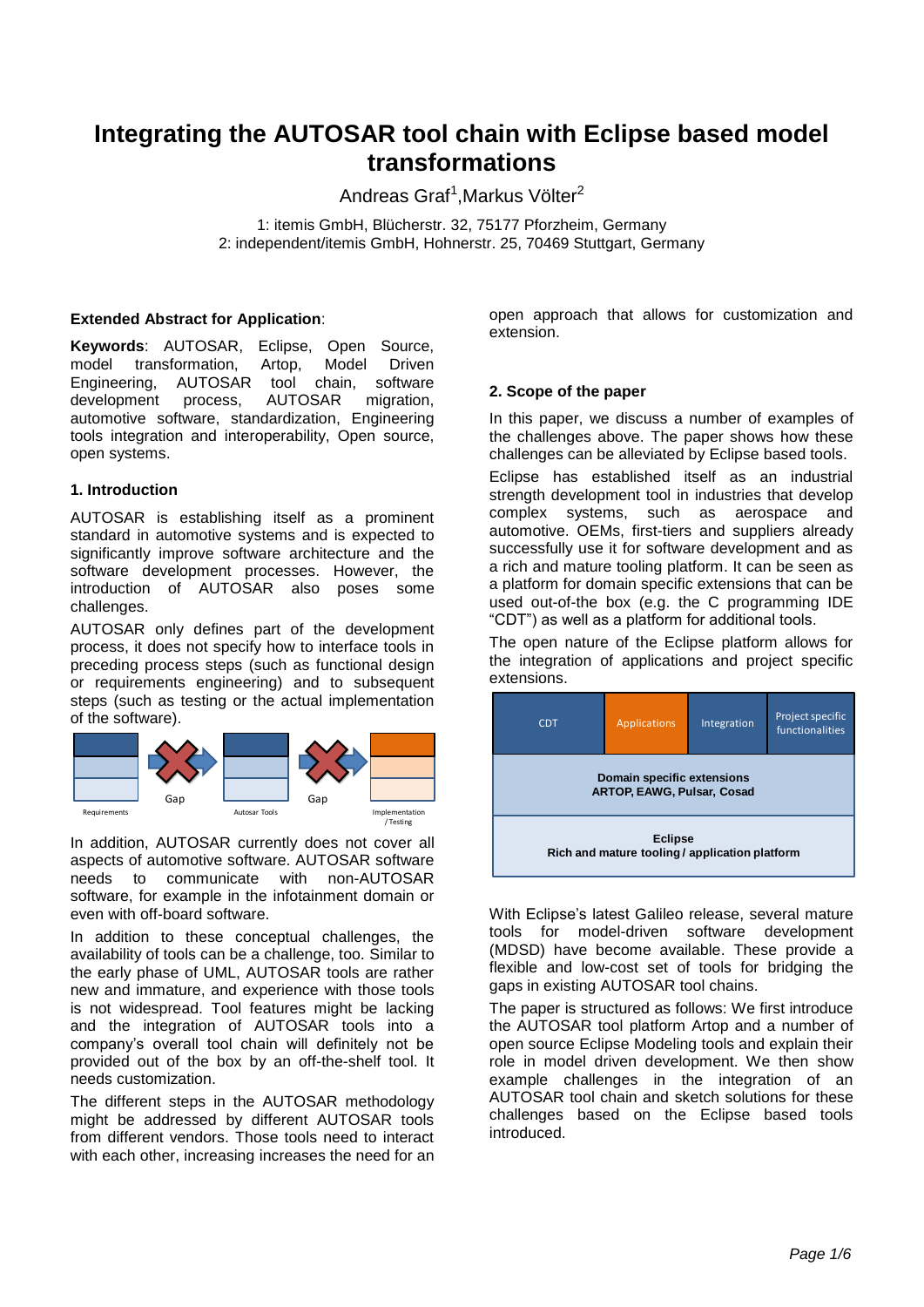# **3. Tools**

In this paper, we look at Eclipse-based tools for model-driven software development. Eclipse is an open source project started by IBM a couple of years ago. Initially Eclipse was a Java development environment. However, from the start, Eclipse has been architected to be extendable in significant ways. Over time, a number of additional projects have been initiated as part of the Eclipse platform; among them the Eclipse Modeling project.

The Eclipse Modeling project is a collection of frameworks and tools for model driven development. In sum, they provide a wide range of solutions for various aspects of model driven development, from language definition to editor construction to code generation as well as model verification and validation.

This section introduces some of the tools from Eclipse Modeling. Specifically, we suggest those tools as a basis for integrating an AUTOSAR tool chain.

# EMF

EMF, the Eclipse Modeling Framework, forms the basis for all Eclipse Modeling tools. At its core, it provides the Ecore meta meta model, a formalism for defining the abstract syntax of modeling languages. EMF comes with a set of related frameworks and tools for validation, query, persistence, and model transactions.

# Xpand

Xpand is a framework for code generation (in fact, you can generate any kind of textual artifact such as configuration files or documentation as well). It processes models based on languages defined with EMF. The Xpand language itself is quite sophisticated in the sense that it contains a powerful expression language for querying and traversing models. It also supports polymorphism and aspects for code generation templates, making sure that nontrivial code generators remain maintainable.

#### Xtend

Xtend is used for transforming models into other models, for modifying existing models before they are fed into a code generator, as well as for implementing simple helper functions that are used as part of code generation templates.

# Check

Check is used for validating models. Constraints are expressed in the constraints Check language (which embeds the same OCL-like expression language used in Xpand and Xtend). The constraints are then evaluated either in real time in the editors when

creating models or as part of model transformation and code generation workflows.

# **Xtext**

Xtext is a framework for defining textual domain specific languages. Based on a grammar definition, the Xtext tooling generates a parser, an EMF metamodel, as well as an editor for the language defined by the grammar. The editor provides all the features known from current IDE's: code completion, syntax highlighting, folding, customizable outline views, goto definition and find references, etc. Using Xtext, the effort of defining languages and providing editor support on a level that makes using that language productive and comfortable becomes significantly simpler.

# GMF

GMF supports the construction of graphical editors (box and line style) for existing EMF meta-models. Using this framework, you can define graphical notations for your own languages.

#### Integration of the tools

Using the above mentioned tools together results in a complete toolset for model driven development. You define your meta-models using EMF, then you add a graphical or textual notation using GMF or Xtext, you use check for validating models, and finally, you can use Xtend and Xpand to transform the models created with your graphical or textual editors into other models or text.

An additional project, the modeling workflow engine, is used to orchestrate the processing of models. It provides facilities for loading models from files and supplying them to validation, transformation, and code generation components.

#### Artop

One of the fundamental motivations of AUTOSAR is to increase the reuse of software within the car. Transferring this motivation to the AUTOSAR authoring tools is a logical step. This motivation drives the Artop initiative.

The AUTOSAR Tool Platform (Artop) is an implementation of common base functionality for AUTOSAR development tools. Artop uses many of the above mentioned frameworks to provide specific base functionalities for creating AUTOSAR tools. This includes a complete implementation of the AUTOSAR meta-model in the form of an Ecore model, an extensible validation engine for checking AUTOSAR specific and even project-specific constraints, a sophisticated workspace management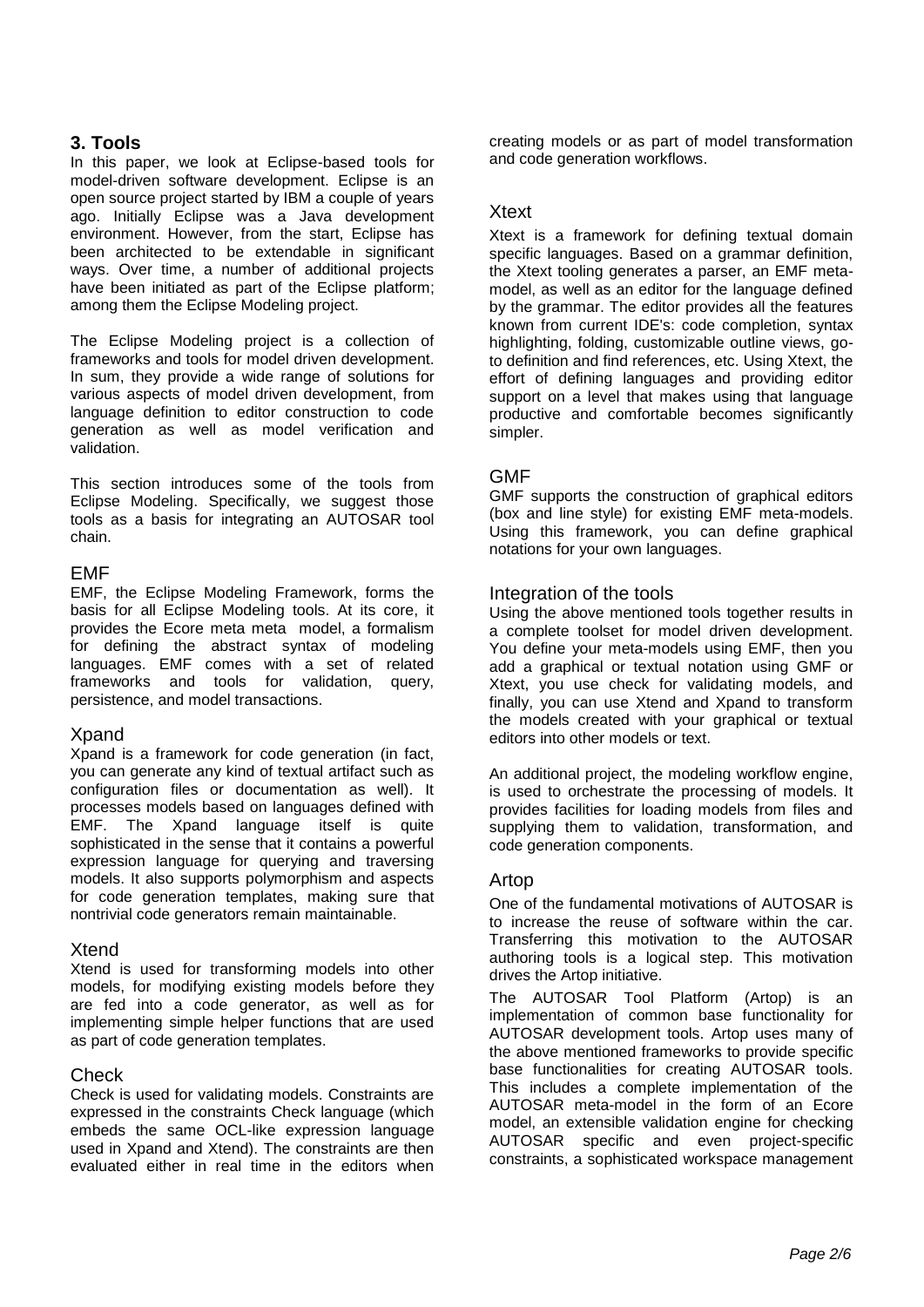that takes into account AUTOSAR's way of storing models and lots more.

Artop is developed by the Artop User Group, a group of AUTOSAR members and partners and uses Eclipse not only as its technical platform but also uses a similar community approach to develop the software. Artop is open to any AUTOSAR member or partner.

### Sphinx

The Sphinx project proposal [Sph2010] is a proposal for a new Eclipse Model Development Tools (MDT) subproject.

While developing Artop a lot of functionalities were developed, that had their origins in the use of AUTOSAR, but were not specific to AUTOSAR at all. Similar functionalities were also required in other industries than the automotive domain, like avionics.

The goal of the Sphinx proposal is to remove these features from the Artop platform and rather develop them in a larger community within the Sphinx project.

# **4. Bridging the gaps**

Based on these tools, there are two basic types of tool integration: A tight integration on the Eclipse platform and a looser coupling through data exchange formats.

The tight integration allows tools that conform to the Eclipse architecture to be integrated within one application. The user does not have to switch between different applications, because he sees an integrated development environment.



However, existing tools used by projects might not be based on Eclipse. By making use of the Eclipse modeling tools, a loose integration is still possible through data import and export.



# **5. Challenges and Solutions**

In this section we show how to use the aforementioned tools to address a number of challenges in the integration of an AUTOSAR tool chain.

To describe the relevant AUTOSAR models, we will introduce a textual description of AUTOSAR models called ARText. ARText is based on Xtext and an early implementation is available through the Artop distribution. This language is used to illustrate AUTOSAR models used in the examples, since it is much more concise than a graphical notation. Here is an example of a definition of a sensor component with an interface in ARText format:

```
interface senderReceiver cardata {
      data int32 speed
}
component atomic Sensor {
     ports {
            sender X provides cardata
      }
}
```
Model-to-Model-Transformations and Model-to-Text-Transformations are shown as examples in the solutions to the challenges. The code fragments of the transformation are for illustration only. Real transformations might include additional code.

#### **Adding AUTOSAR Import / Export to existing tools**

Challenge: All tools within the AUTOSAR tool chain have to be able to read / write data in the AUTOSAR XML format. The AUTOSAR XML-format is a complex data exchange format. Adding reading / writing functionality to an existing application requires significant effort. If every tool re-implements the XML functionality, the end user basically pays several times for the development of a nondifferentiating feature. The cost and time can be significantly reused by making use of Artop and the Eclipse modeling tools.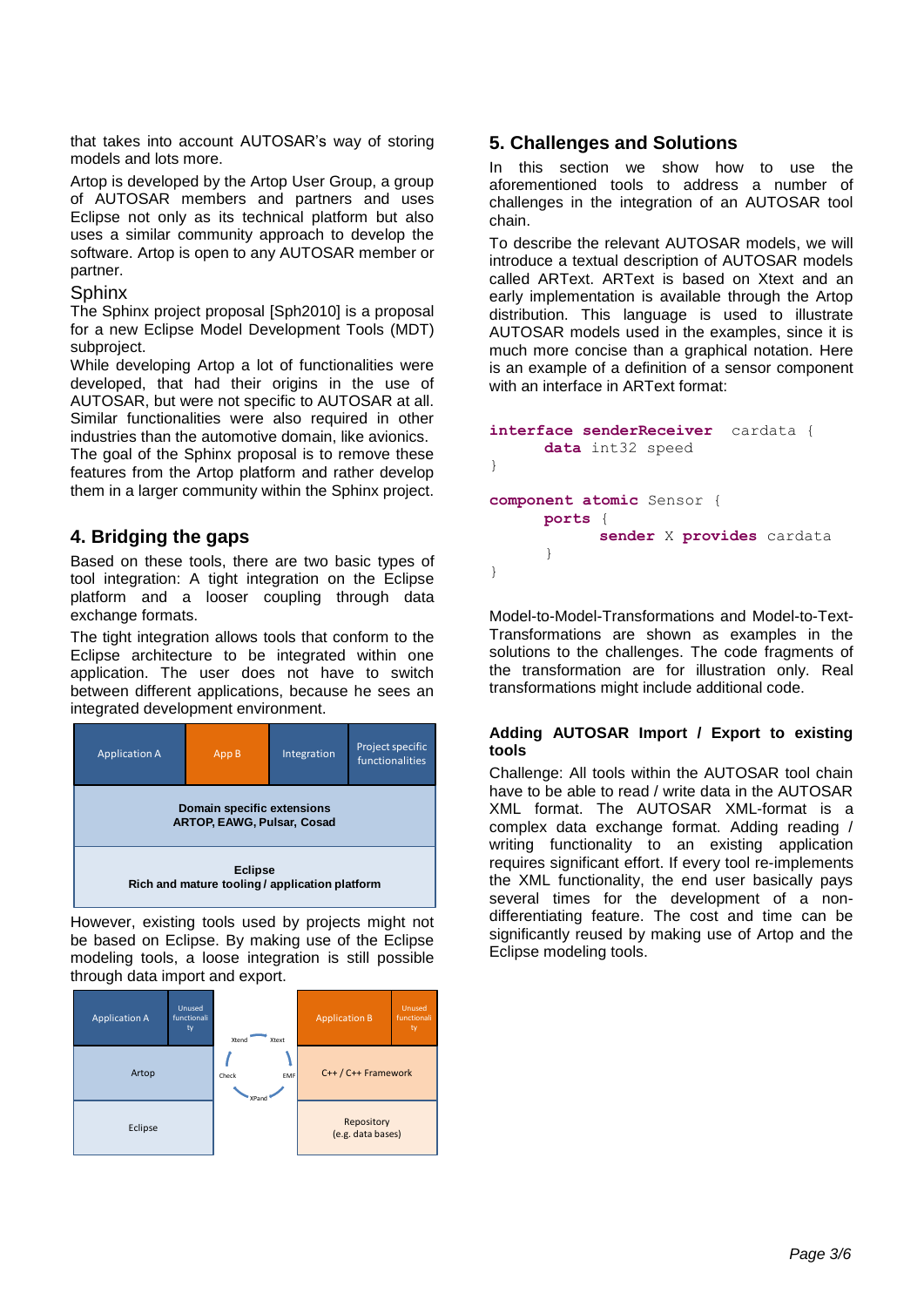

**Figure 1 – XML Readers and Writers are a redundant functionality in the tool chain.**

Solution: Artop provides capabilities to read and write the AUTOSAR XML formats to and from the Eclipse EMF. Using model transformations, AUTOSAR models can be converted to the native format of existing tools.



#### **Figure 2 – Integrating non-AUTOSAR tools by model transformation**

For the example, a transformation of the AUTOSAR model into a CSV (Comma-Separated-Value)-file is given. CSV is a common file format that can be read by various spread sheet and database tools. Each line of the output should contain a software component name and information about the ports of that software component. A Xpand template could be similar to the template shown in Fragment 1.



**Code Fragment 1 – M2T of AUTOSAR into .csv**

Sensor;X;provided;cardata; swc2;in;required;cardata;

#### **Code Fragment 2 – CSV Result**

The first line of the output file contains the component of the short example given in the introduction with the specification of the provided part. The second line shows an additional software component to illustrate the structure of the output file. Any output file in a textual format can be generated by Xpand.

#### **Integration of Behavioral Models**

Challenge: AUTOSAR explicitly provides no means for the specification of the behavior (program logic) of software. In model bases software development, a number of modeling approaches are well established (such as state machines or dataflow modeling). However, AUTOSAR does not specify a mapping to behavioral modeling paradigms. The linking and synchronization between with artifacts in other modeling tools is not defined.

Solution: Use model transformations to synchronize the AUTOSAR model with a behavioral model. This helps to avoid redundant modeling of elements in more than one tool and manual synchronization. The exemplary solution links AUTOSAR models with UML state machines.

The meta-model elements of AUTOSAR and the state machine have to be mapped. A state machine needs to react to data being received. For this solution, we map AUTOSAR data elements to state machine triggers. Based on this mapping, a modelto-model-transformation generates the skeleton of a state machine and infers the required events / triggers from the AUTOSAR specification.

| create uml::StateMachine<br>transform(components::ApplicationSoftwareComponentT                                                                                                |
|--------------------------------------------------------------------------------------------------------------------------------------------------------------------------------|
| $vpe$ m $)$ :<br>this.ownedTrigger.addAll(m.ports.typeSelect<br>(components:: PPortPrototype).eContents.typeSelect(p<br>ortinterface::DataElementPrototype).de2triqqer())<br>÷ |
| create uml:: Trigger<br>de2trigger(portinterface::DataElementPrototype d) :<br>$this.name = d.shape$                                                                           |
|                                                                                                                                                                                |

#### **Code Fragment 3 – M2M of AUTOSAR into UML state machines**

The code fragment generates a state machine for every software component and to keep the models synchronized, adds a trigger for each data element of required interfaces (i.e. incoming data).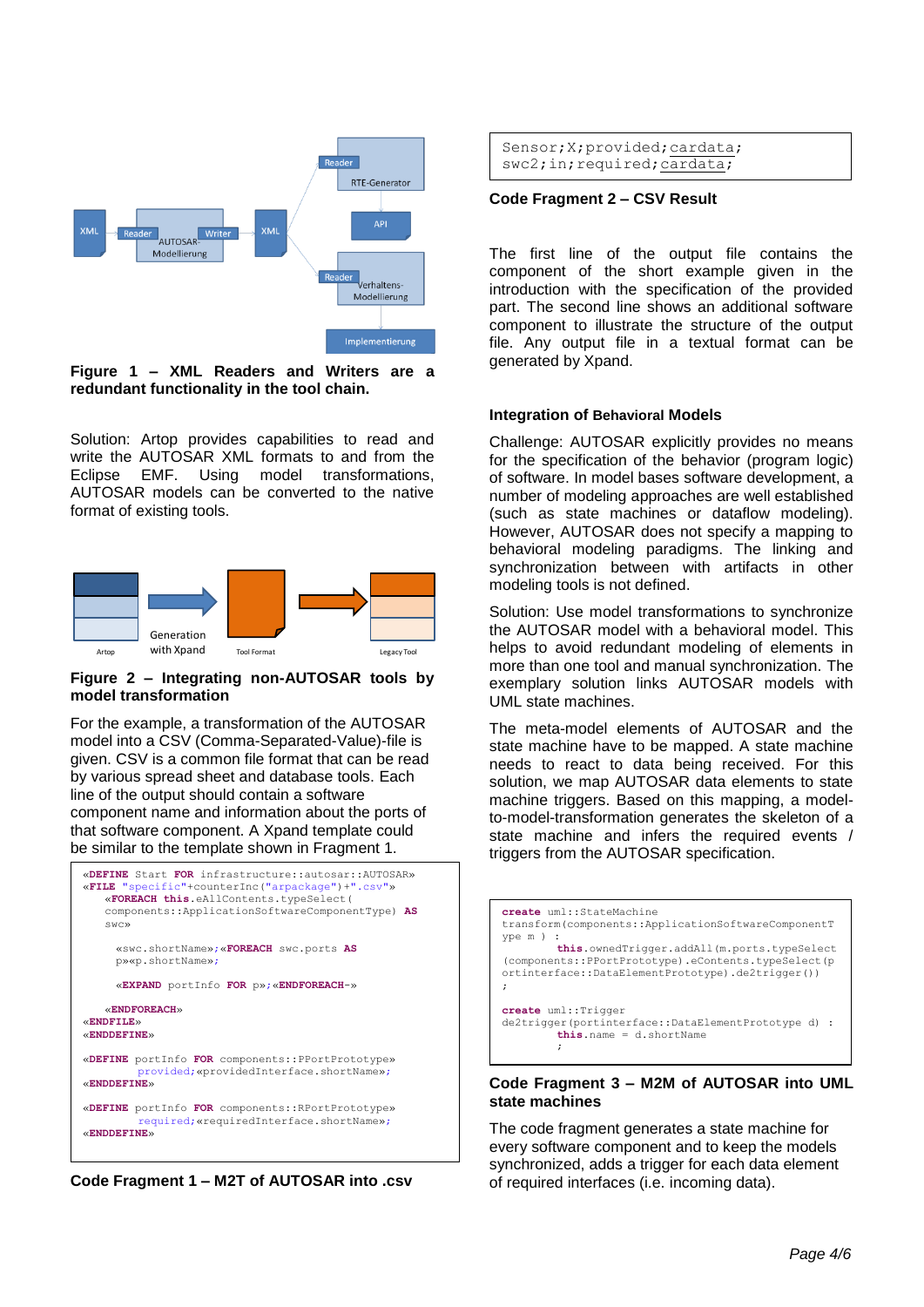

**Figure 3 - AUTOSAR Data Element as triggers in state machines**

# **Comfortable Editing of Large models**

Challenge: Creating complex models with graphical modeling tools often is a time-consuming task, since the creation of new model elements involve a lot of mouse movements and switching between keyboard and mouse.

Solution: Textual domain specific languages are an established approach to create a user-friendly modeling environment. A comfortable environment with syntax highlighting, code completion and navigation functionality allows the user to quickly create models without the need for time-consuming context switches between mouse and keyboard [ARText2009]. Additionally, textual formats successfully scale to large projects and are also suited to distributed development environments. This is due to the format taking advantage of the well established textual tools and infrastructure supporting this environment. For example, configuration, source, change and version control. Support for these functions is integral for an effective distributed development environment.

With ARText the Artop community provides an environment for textual languages based on AUTOSAR. It defines and implements a textual language to describe AUTOSAR models. The framework is based upon Xtext which gives access to rich features for textual languages like syntaxhighlighting and code-completion. The textual notation used in this document is the ARText notation.

Developers who are more inclined to textual formats will benefit from a less steep learning curve when developing AUTOSAR models with ARText.

#### **Project Specific Code generation**

Challenge: Existing tools might not be prepared for AUTOSAR-conforming code generation. Manual post processing of the code is necessary.

Solution: Create AUTOSAR conforming code by using customized generation templates based on Xpand.

For the exemplary integration of open-source state machine modeling / simulation, the Yakindu tool generation has been made AUTOSAR conforming.

The state machine for terminal control



#### **Figure 4 - State Machine as input to the generation.**

can be transformed into AUTOSAR compliant code that uses the RTE as an interface to get notified of incoming transition triggers and reacts by sending data through the RTE.

#### **Migrating Legacy Models to AUTOSAR**

Challenge: Migrate existing component models to AUTOSAR. Before the introduction of AUTOSAR, projects often modeled the software architecture with other notations (e.g. UML). These models have to be migrated to AUTOSAR.

Solution: Load the models into Eclipse and transform them to AUTOSAR. Most UML2 should have a XMIconforming export. These models are loaded into a UML2-EMF model and subsequently transformed to Artop models directly by Xtend or to textual representations like ARText.

Suppose that every class in a UML model should be transformed into an AUTOSAR software component. The following Xtend transformation will perform this transformation.